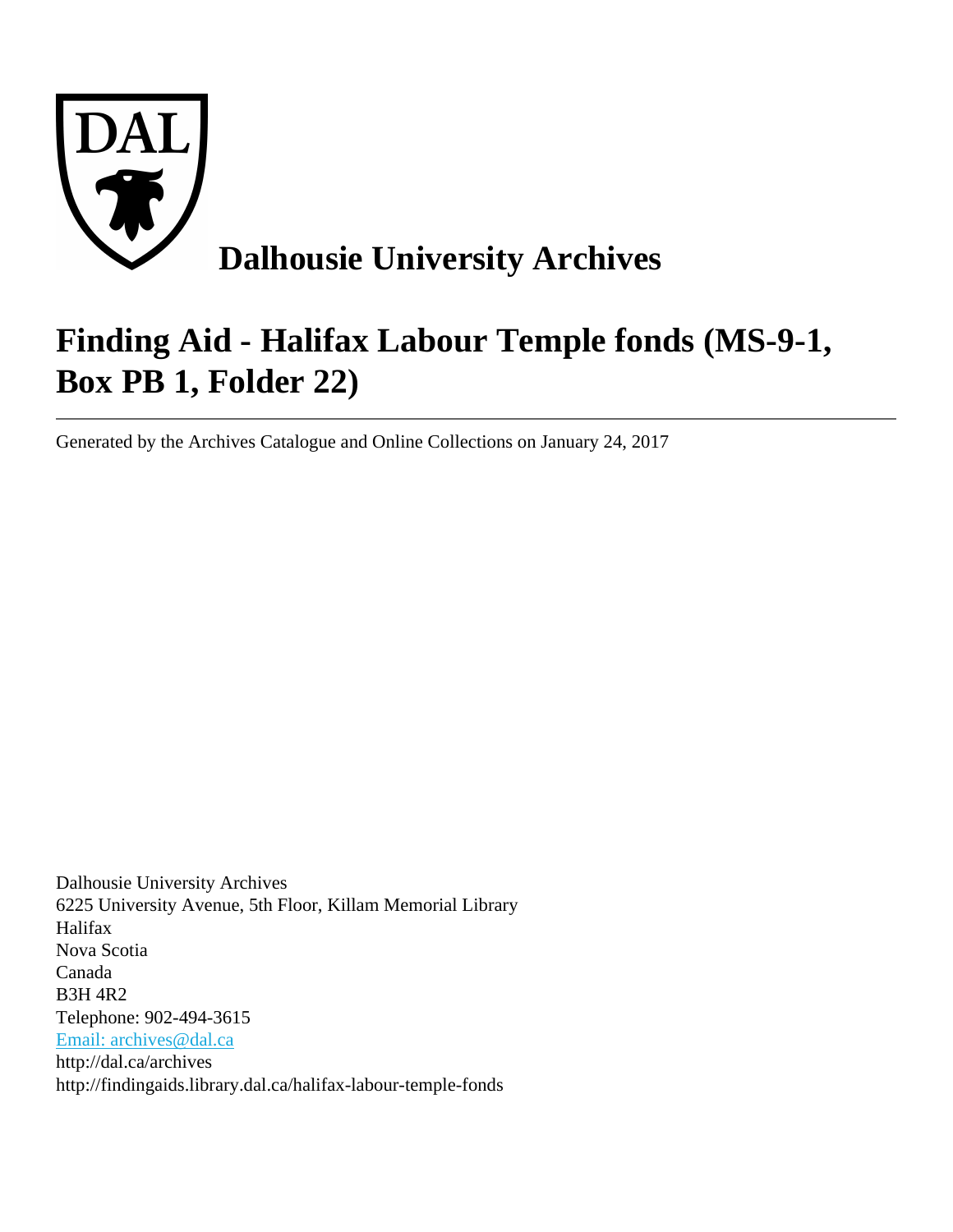# **Table of contents**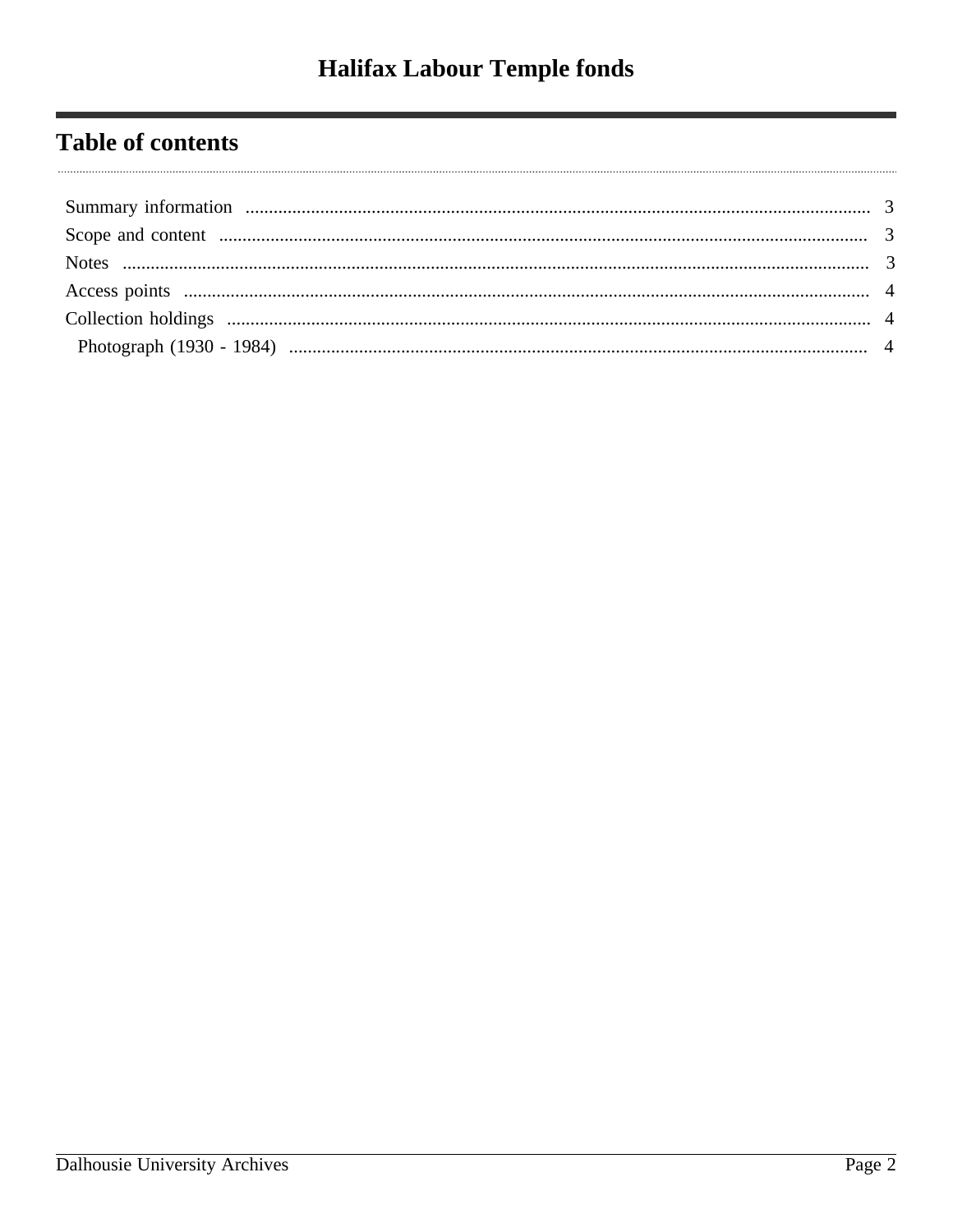# <span id="page-2-0"></span>**Summary information**

| <b>Repository:</b>           | Dalhousie University Archives                                                                                                                                                                                              |
|------------------------------|----------------------------------------------------------------------------------------------------------------------------------------------------------------------------------------------------------------------------|
| <b>Title:</b>                | Halifax Labour Temple fonds                                                                                                                                                                                                |
| Reference code:              | $MS-9-1$ , Box PB 1, Folder 22                                                                                                                                                                                             |
| Date:                        | 1930-1984 (date of creation)                                                                                                                                                                                               |
| Language:                    | no_linguistic_content                                                                                                                                                                                                      |
| <b>Physical description:</b> | 1.9 m of textual records                                                                                                                                                                                                   |
| Note [generalNote]:          | Preferred citation: [Identification of item], Halifax Labour Temple<br>fonds, MS-9-1, Box [box number], Folder [folder number],<br>Dalhousie University Archives and Special Collections, Halifax,<br>Nova Scotia, Canada. |

# <span id="page-2-1"></span>**Scope and content**

Fonds consists of one photograph of unidentifed women circa 1939-45.

# <span id="page-2-2"></span>**Notes**

#### **Title notes**

#### **Restrictions on access**

There are no access restrictions on these materials. All materials are open for research.

#### **Conditions governing use**

Materials do not circulate and must be used in the Archives and Special Collections Reading Room. Materials may be under copyright. Contact departmental staff for guidance on reproduction.

#### **Related material**

Halifax Labour Temple Assocation material can also be found in the the Fred Brodie fonds, MS-9-6.